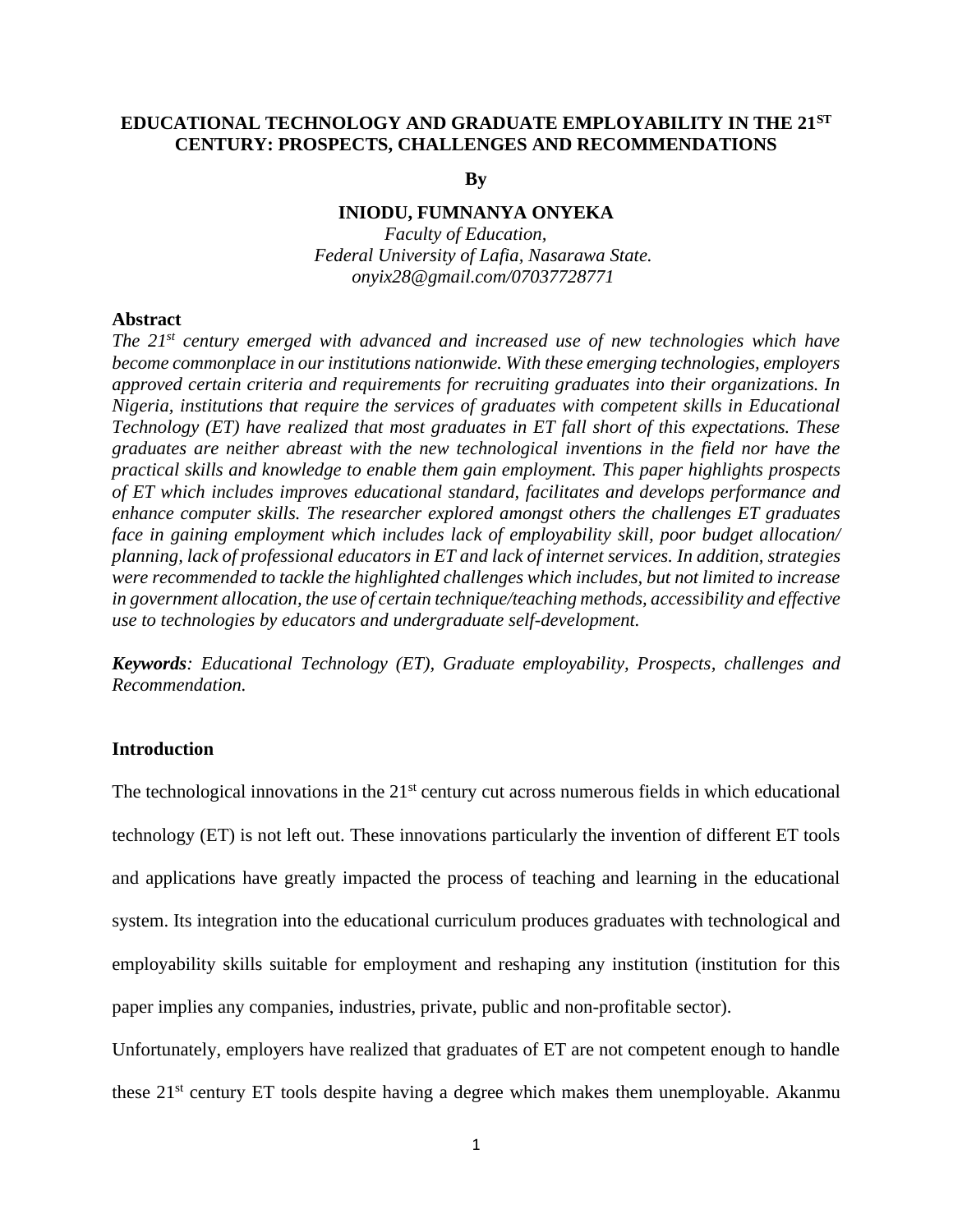(2011) opines that products of the Nigerian University system have at different forum been challenged to test their suitability or otherwise to secure few available white collar jobs. Higher education institutions have been criticized for their mode of training as this has little or no relevance to the social and economic needs of their countries (Rufai, Bakar & Rashid 2015) which consequently leads to the production of unemployable graduates. Many graduates who find work are not gainfully employed, and for those who found fulfilling employment in spite of everything, their employers raised serious concerns about their skills for the job (Akanmu, 2011). Similarly, the studies of Pitan and Adedeji (2012) revealed an overall skills mismatch of 60.6 percent among employed university graduates, with critical deficiencies in communication, information technology, decision-making, critical thinking, interpersonal relationship, entrepreneurial, technical and numeracy skills. Indications from past studies show that the high rate of unemployment experienced by university graduates is not only as a result of the unavailability of jobs, but also because of a dearth of candidates with employable skills that employers are looking for in Nigeria (Pitan, 2015). Evidence in support of this assertion shows that out of over 40 million unemployed youths in the country 23 million are unemployable possibly due to their lack of necessary skills for employment (Emeh, Nwanguma & Abaroh 2012). The results of this study were consistent with other similar studies such as those by the National Universities Commission (NUC, 2004) and Phillips Consulting (2014). The extent of mismatch as revealed in these studies further supported the fact that many of the university graduates in Nigeria were unemployable. The growth of ET has the potentials to transform the standard of the educational system and other institutions in Nigeria at all levels. Thus, the importance of ET in the institutions cannot be over emphasized. Before going further in defining Educational Technology, we need to acquaint

ourselves with what Educational Technology entails. Preparing today for tomorrow, the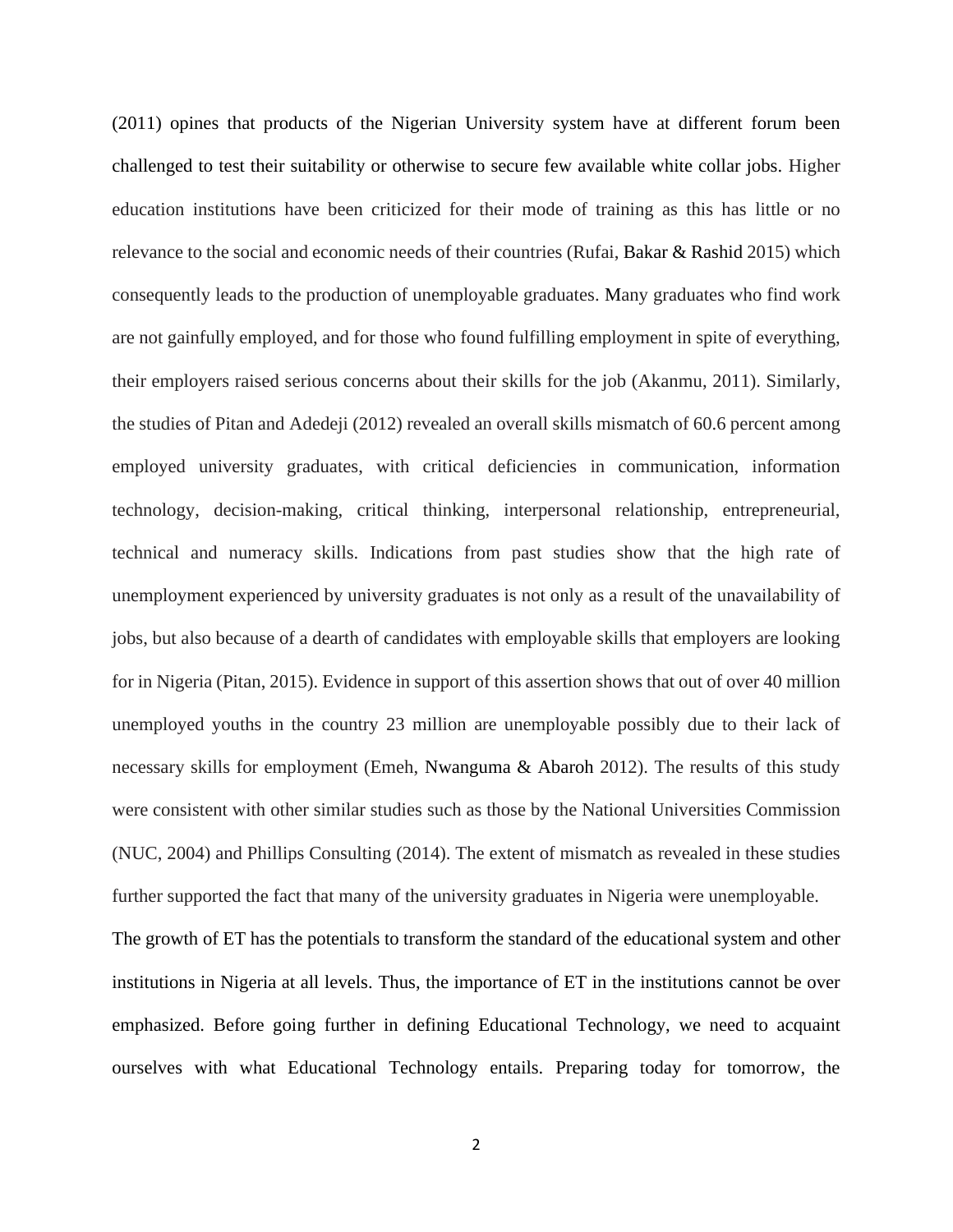educational technology plan for the future of students' by supporting the acquisition of knowledge in the content area, development and application of lifelong skills and preparation for success in the 21st century. According to Mustapha and Abdulrahman (2015), the twenty-first century workforce is expected to be prepared for a global experience that is burdened with complex workplace relationships and demands.

Unemployment is threatened by the invention of new technologies in the  $21<sup>st</sup>$  century which is accompanied with diverse employment opportunities and an increased need for graduates in ET but unfortunately, the expectation of employers took a nose dive with the quality of graduate in ET. Educational technologies are getting more and more intricate and the need for professional care is becoming imperative (Idris, Saba & Mustapha, 2014).

In view of the unemployability of graduates in ET, this paper will serve to discuss the prospects of ET, challenges of unemployability of graduates in ET and also proffer recommendations to the challenges.

#### **PROSPECTS OF EDUCATIONAL TECHNOLOGY**

Every institution if not all are fully enlightened with ET. ET as a profession create a wide variety of careers in public, private or higher education, government agencies, corporate, private and nonprofit sectors.

1. **Technological Application:** ET entails the use of diverse technological applications to solve problems and develop any institution. Educational Technologist have a sense of embodiment and possibility for interacting and integrating technologies to support the learning process, make learning easy, increase learner interest and productivity. Kronholz (2011) stated that ET enables integration of modern technologies to improve interaction between students and instructors. Also, for teachers, it's relatively easy to create learning environments that resemble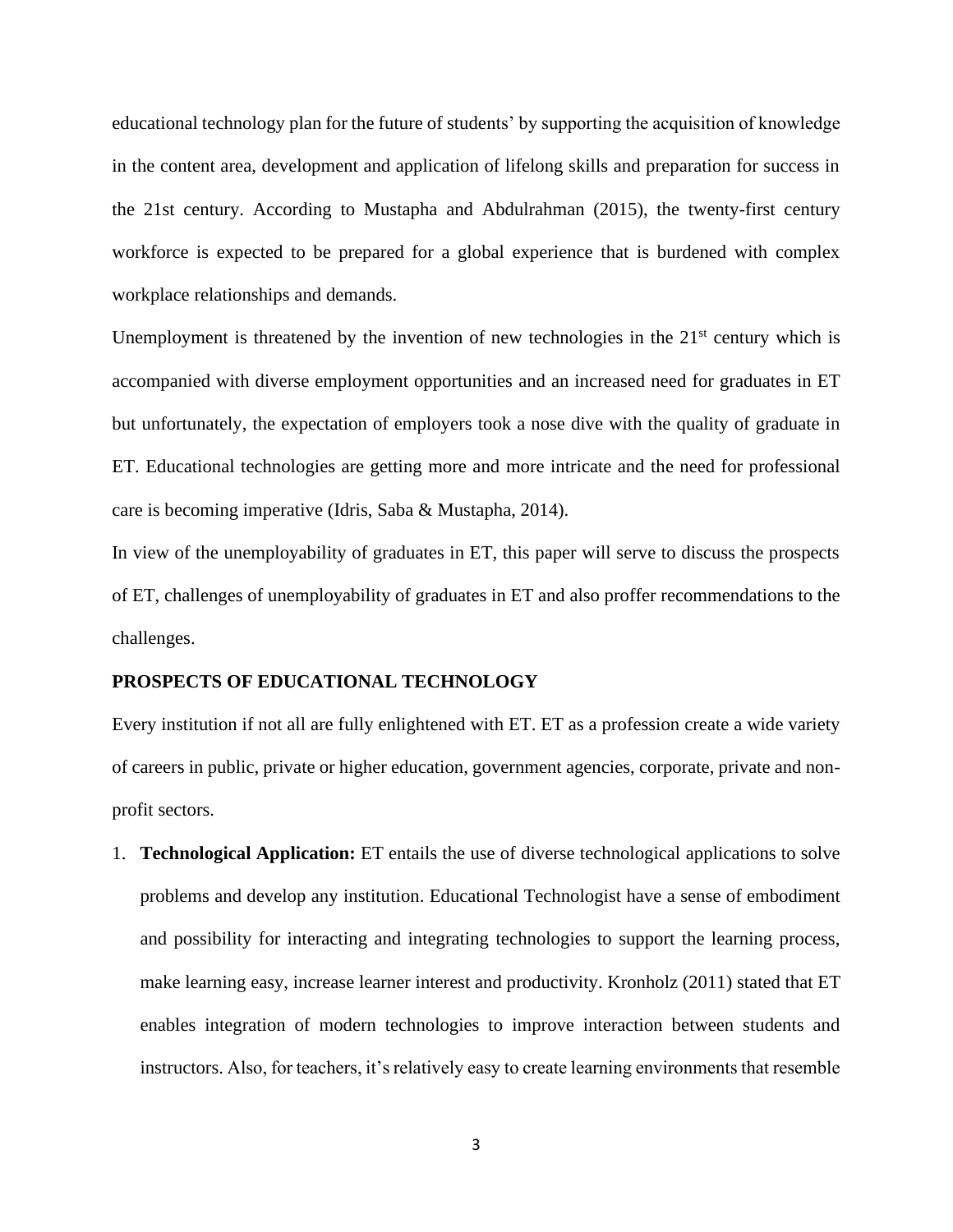traditional classroom approach including the option to use PowerPoint presentations or web sites such as: Wikipedia, YouTube, Flickr or Facebook to deliver content in a distant mode (Thomas & Knezek, 2008). Experts in technical writing must be conversant with ET applications because their job include the use of digital means to prepare written information ranging from instruction manuals, career guides and journal articles among other informational documents. They work in various institutions (both public and private) as administrators and also disseminate information through various channels of communication (Careerherd, 2019).

- 2. **Develops and facilitates performance:** Educational Technologist use different technologies to develop applications and proffer strategies based on the situational problem for optimal performance, growth and improvement of facilities to achieve their goals. For effective performance of facilities and services, educational technologists make use of information technology. According to Ahmadi (cited in Ebrahim & Somayeh, 2013) information technology (IT) is necessary in public and non-profit organizations to establish the national information system, create and increase scientific aspects and develop the economic and social sector in order to reduce human error. A further potential aspect of educational technology in the 21st century is its ability to increase the active role of all learners, which can lead to higher motivation and shared responsibility in an iterative process aimed at achieving common goals in an efficient collaborative way (Merrill, 2003).
- 3. **Enhance computer skills:** The constant development of ET gave rise to diverse ET tools one of which is computer assisted instruction (CAI). CAI is an instructional tool that promotes the learners' computer skills. According to Ronghuai, Micheal and Junfeng (2019) CAI is characterized as one-to-one interaction between a computer system and a student; the system elicits responses from a student and provides feedback, and allowing students to proceed at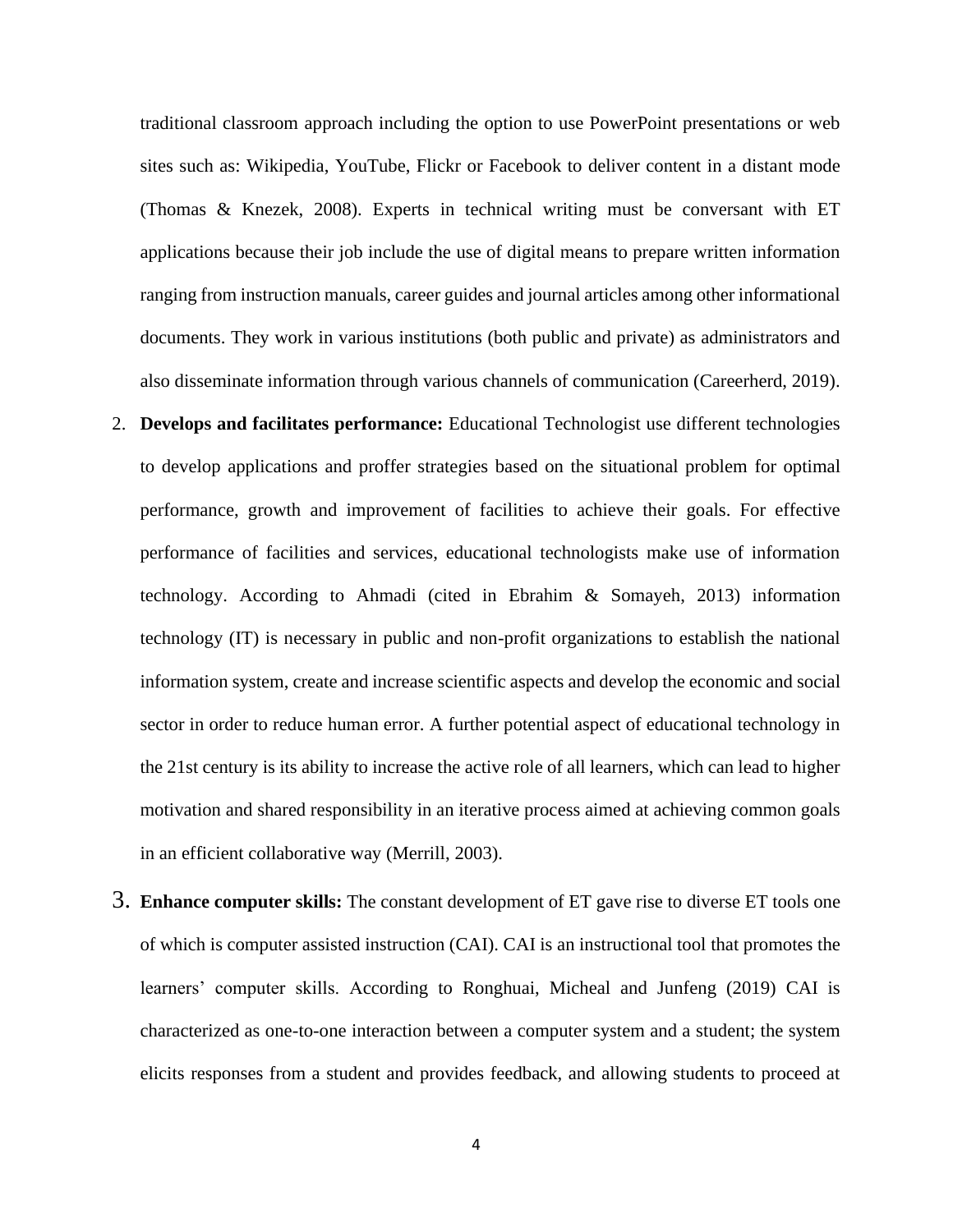their own pace. The use of computers gives student practice on core content and skills which enables individualized education and allows students to master and work at their own pace (Massom, 2014 & Dalsgaard, 2013, Ahmed, 2010).

- 4. **Improves educational standard:** Specialist in ET are organized with proficiency in technology and in their process of education delivery. Their proficiency in technology makes it easy to effectively use ET tools and applications to provide every learners with quality education and allows for the continual improvement in the standard of education. The ET field comprises of variety of careers, some of which includes instructional coordinator, educational consultants and learning management system (LMS) and learning content management system (LCMS) administrators. Some of the task of ET professionals also includes research on the newest trends, tools and resources to train and facilitate the use of ET tools, collaborate with professionals in the field of education to meet learners' needs and oversee the modification and implementation of curriculum as well as evaluate its effectiveness (Careerherd, 2019).
- 5. **Research Skills:** The emerging knowledge economy is one that requires individuals with creativity and ability to develop, find and synthesize new knowledge (Breen, Brew, Jenkins  $\&$ Lindsay 2003). Graduate from ET have proficiency not only in the field but have a proper and structural method in promoting independent search of new knowledge, learning more innovative techniques and procedures on how to analyze information flow. These skills if well utilized give graduates ability to discover problems, experiment and inquiry on ways or idea to solve the problem in order to achieve the set goals of an institution.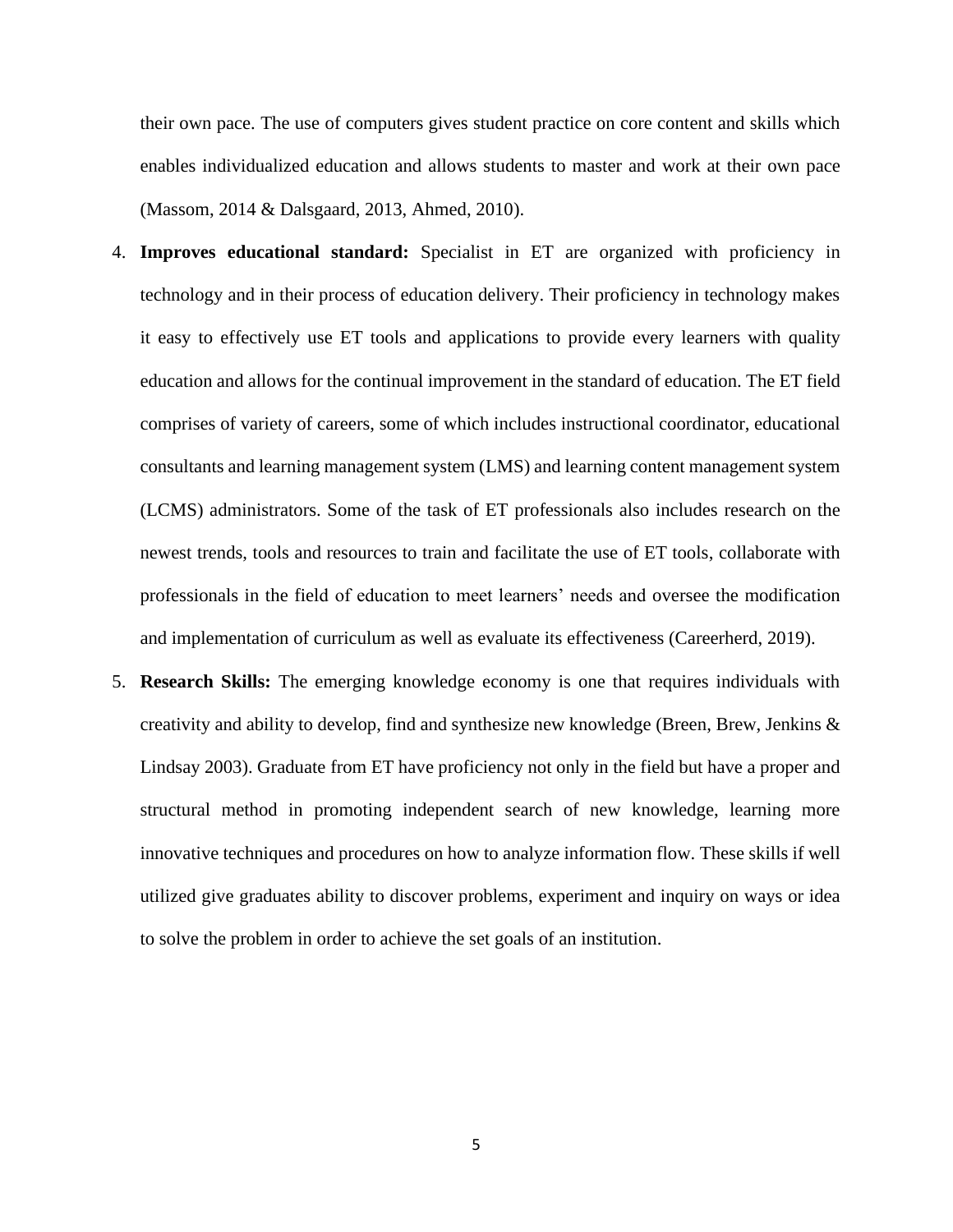# **CHALLENGES OF GRADUATE EMPLOYABILITY IN THE FIELD OF EDUCATIONAL TECHNOLOGY 21st CENTURY**

- 1. **Lack of quality education:** Technology is trendy but there is still inadequate manpower to get the ball rolling simply because graduates of the  $21<sup>st</sup>$  century lack the necessary skills needed. According to Akanmu (2011), the products of the Nigerian University system have at different fora been challenged to test their suitability or otherwise to secure few available white collar jobs. He went further to say that the situation is not only sympathetic but embarrassing that the vast human material resources available to the country had not been trained and utilized to the advantage of the country. De la Harpe, Radloff & Wyber (2000) suggested that there is concern worldwide that existing undergraduate programmes are not producing graduates with the kind of life-long learning skills and professional skills which they need in order to be successful in their careers. The existing quality of education system is alarming because graduates do not sufficiently understand the basic concept (internet, learning techniques. virtual lab, computer languages), they lack in-depth understanding and skills on how to function with the new technologies which has caused a gap between graduate for employment and employers in various institutions.
- 2. **Wrong perception on the use of ET tools:** It is obvious that ET have experience changes in the  $21<sup>st</sup>$  century and these changes are happening in an accelerating pace but most graduates with wrong perceptions of technology find it difficult to use and function properly with both the existing and present ET tools which eventually results in their inability to secure a place in the labour market.
- 3. **Lack of professional educators:** One of the most immediate problems facing the ET profession is the shortage of educators. Educational technology is getting more and more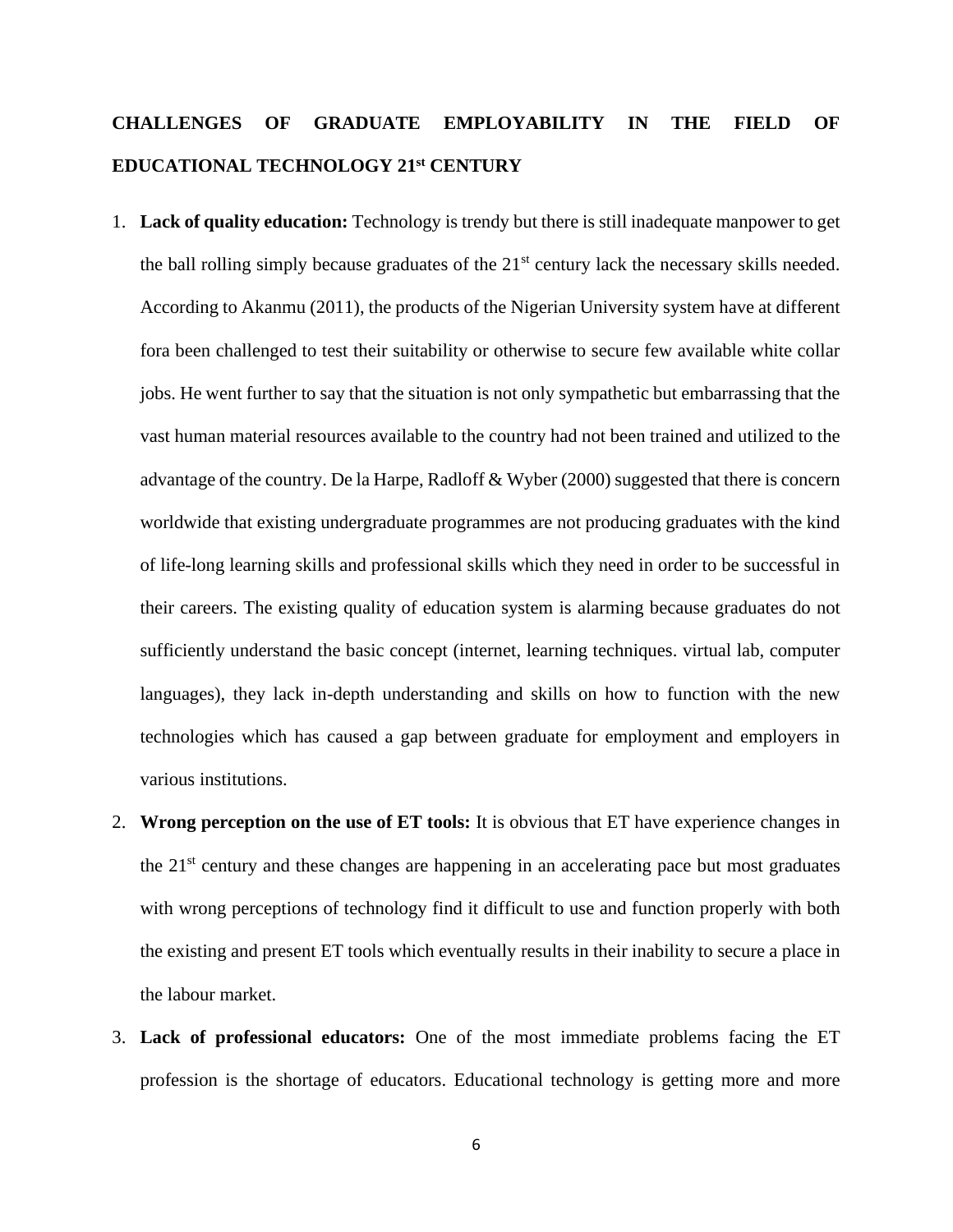intricate and the need for professionals is becoming imperative (Idris, Saba & Mustapha, 2014). The shortage of qualified ET educators for our university programs is a major deterrent to the progress of graduate employability. The absence of professional teachers in ET has given rise to half-baked graduates who are unable to confidential sell their knowledge and skills to any institution. Apart from the fact that there is shortage of ET staff in the Nigerian institutions, most of the available ET tools are underutilized due to the absence of experts. This further stems from the fact that funds are not being allocated to train and retrain educators in this field. According to Ertmer, Ottenbreit-Leftwich, Sadik, Sendurur, & Sendurur (2012), the most commonly cited reason for lack of technology implementation in the classroom is inadequate professional development and training. Countless new technologies will be developed during their teaching careers, and they will need to undergo additional training to keep their skills current. The result of these setback limits educators to proffer an effectively teaching and learning process. Consequently, graduates from these institutions will lack the attributes needed for them to be employed.

4. **Lack of employability skills:** The innovations of technology in the 21<sup>st</sup> century have created vacancies for graduates to be employed but employers who seek the services of graduate in ET have realized that these graduate do not have the required skills for the job. According to Mustapha and Abdultahman, (2015), the impact of globalization, knowledge, economy, industry upgrade and rapid changes in workforces, college graduates today need to possess the employability skills so that they can meet today's complex workplace demands; and they should be able to demonstrate these skills prior to their graduation. Graduates who lack employability and soft skills even with their certificate find it hard to acquire a job in their field. Employers agreed that employability skill is important to be acquired by their employees to be outstanding in their field (Nishad, 2013). He also discovered that educational technology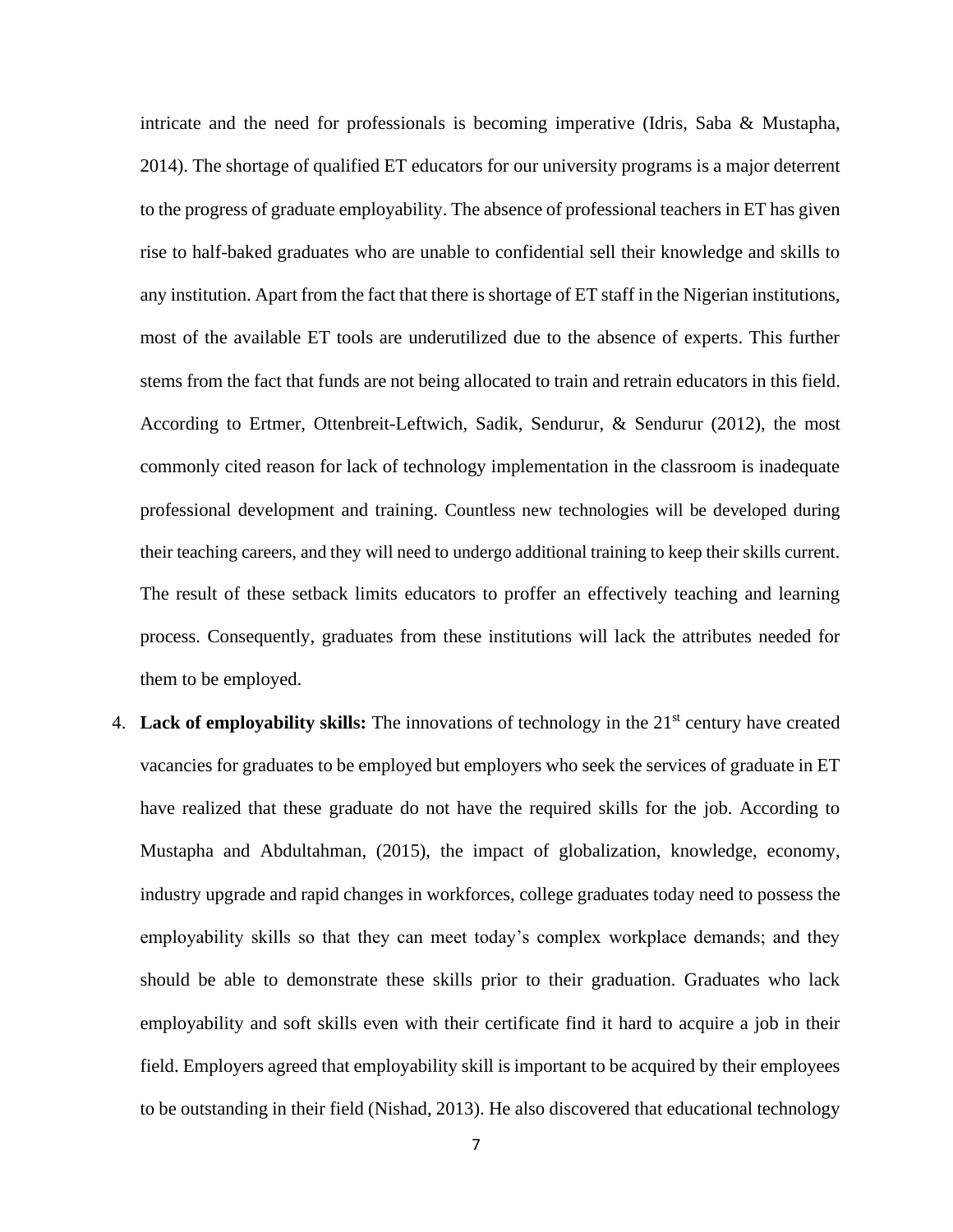graduates have mastered their technical skill but employers feel dissatisfied of their employees because they lack motivation, communication, interpersonal, critical thinking, problem solving and entrepreneurship skills because these skills are enabling skills which are competencies allowing an individual to do things right and play a significant part in a working environment (Commonwealth of Australia, 2006).

- 5. **Poor implementation of ET tools in classrooms:** There exists an established criticism on the mode of teaching and learning as it is opined that it has little relevance to the development of a country (Rufai et al, 2015). The ET field requires a constant use of internet services in other to apply the latest ET tools to their teachings but most educational institutions rarely have internet service to implement the use of the ET tools in the classrooms. Wozney, Venkatesh, & Abrami (2006) found that one of the two strongest predictors of teachers' technology use was confidence in achieving instructional goals using technology. Without the necessary resources to provide continuous technological training, schools and districts will continue to cite inadequate professional development as a major barrier to technology implementation. For a graduate to effectively gain employment in any institution, they have to be acquainted on how ET tools are implemented in order to stay on top in the field in the technological world. Where graduate exhibit the inability to implement technology in achieving the goals of its institution, their services will not be required.
- 6. **Poor budget allocation/planning:** In this 21st century many institutions seek to battles for supremacy in diverse ways, but one of the challenges they encounter in their quest to come out the best is as a result of low educational budget allocation. The United Nations recommends 26% of the national budget for education. However, Nigeria has not been able to achieve this bench mark. This has translated into poor institutional planning, lack of training, inadequate provision of ET equipment and internet services which in turn affects the standard of education.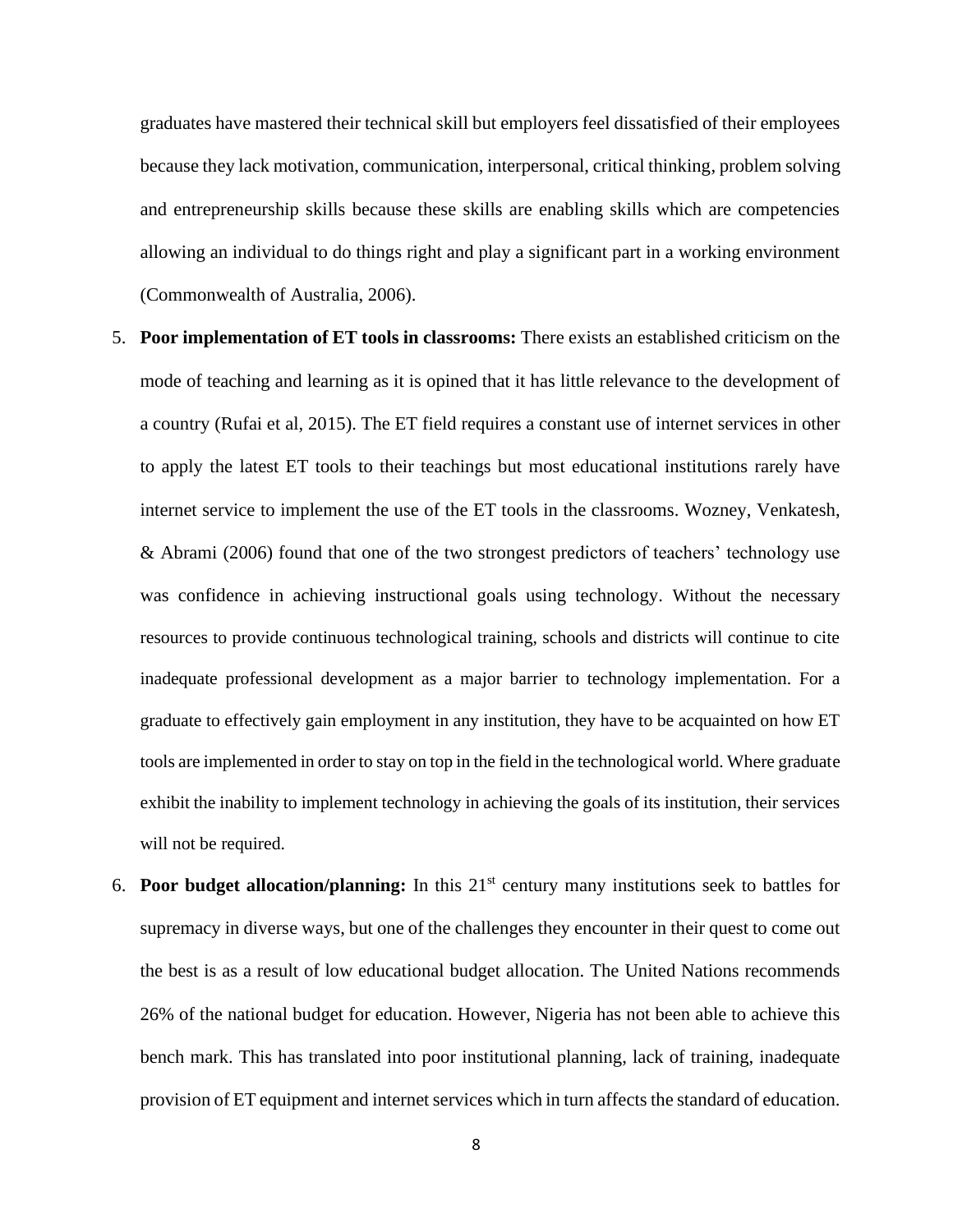This apart, appropriate design of ET centres becomes obsolete which further reduces the quality of graduates thereby making them unfit to be employed.

- 7. **Poor Curriculum Development:** The Nigerian university curriculum, just as the curricula of many other developing countries, has been criticized for not only lacking in content and quality, but also for being largely theoretical and overloaded, obsolete and disconnected from the labor market and therefore, inadequate to attend to the needs of the  $21<sup>st</sup>$  century students (Bamiro, Adedeji & Pitan 2013). It is imperative that ET courses comply with standards relevant to the future and where there is a failure to modify and remodel ET curriculum, the attempt to attain the goal of producing graduates with vast technological and employability skills will be impossible.
- **8. Lack of internet services:** For the effective use of ET tools, the internet service is very vital. Experts in ET use internet in their instructions in order to obtain and apply the latest information available. The lack of internet service in the educational system makes it difficult to practical demonstrate and teach students how to comfortable use the ET tools. When graduate do not have proficiency in the use of internet to use certain applications, their qualification will not be relevant to the field of ET.
- 9. **Poor commitment of undergraduates to developing themselves:** The reality of the labor market is that it is becoming more competitive and congested as many more graduates enter it. University students do not understand this fact and as a result do not add value to their credentials (while in the university) in order to have a better chance to compete. For example, Kinash et al (2015) found out that it is often too late before many of the undergraduates realize the need for employability services.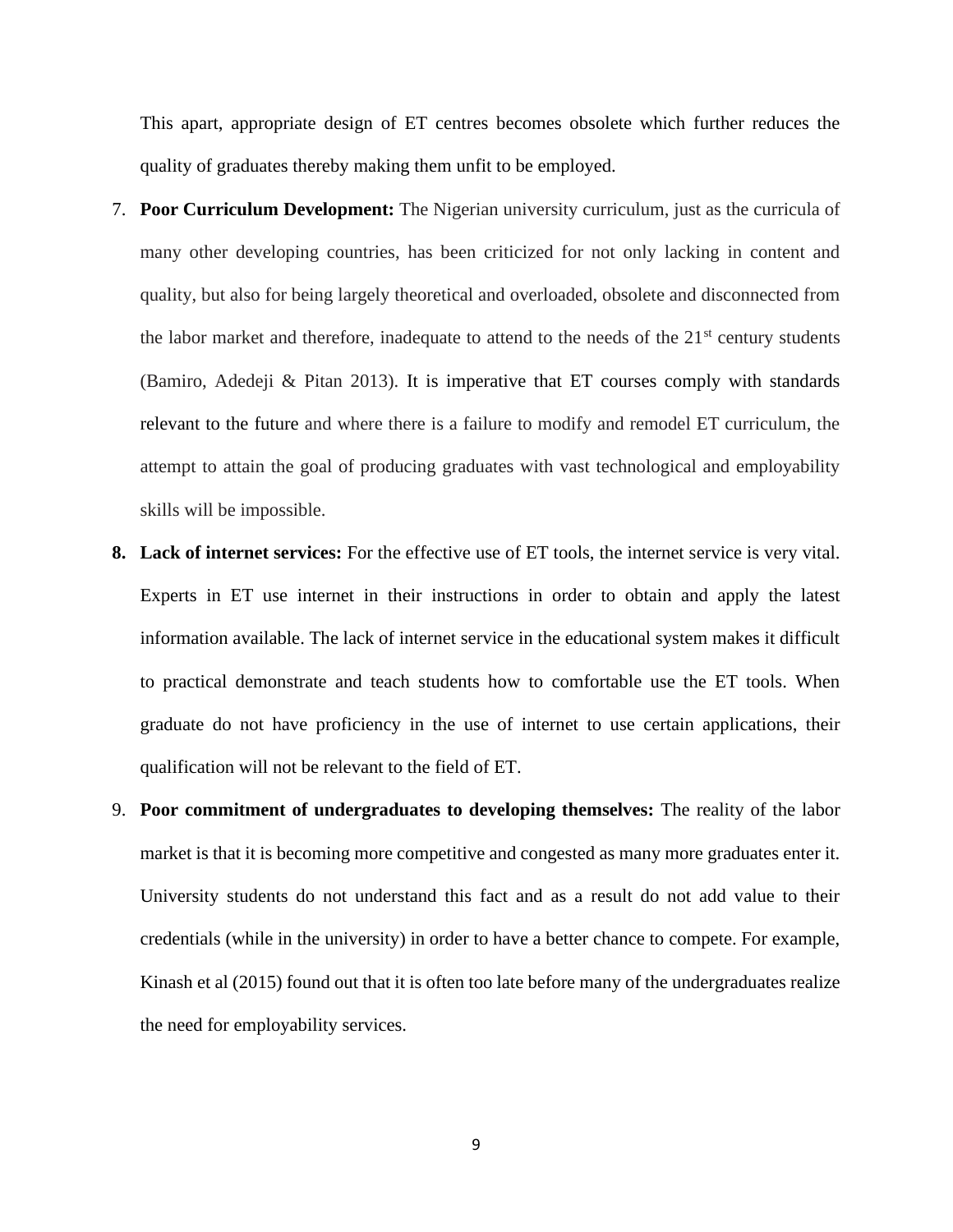## **CONCLUSION**

In conclusion, for Nigeria to actualize a high level of productivity of graduate employability in the field of ET, higher institutions must expose their students to practical, technological and employability skills in order to possess adequate skills to make the outstanding in their field and also meet up with the demands of employers.

In view of the above, Nigerian Government, agencies and higher institutions should review the curriculum and make funds available to equip facilities in ET and train lecturer on the use of the technologies and appropriate teaching methodologies for a smooth transition to graduate into the workforce.

## **RECOMMENDATIONS**

Based on the above discussions, the researcher proffered the following recommendations which includes;

- 1. The budget allocation and funding for the educational system should be increased so as to carter for technology lapses in the university system, increase the number of staff training and development.
- 2. Government should increase the wages of educators in the University system so as to enable them have a continuous update in form of seminars, conferences and workshop on of ET and also make the field lucrative and attractive for the upcoming educators.
- 3. The National University Commission (NUC) should have ET administrators or expert who will supervise the accreditation of ET programmes in the various university in for quality control and sustainability in the field.
- 4. The University system should work alongside with ET experts to develop the course content in the ET curriculum. The content of the curriculum should be designed to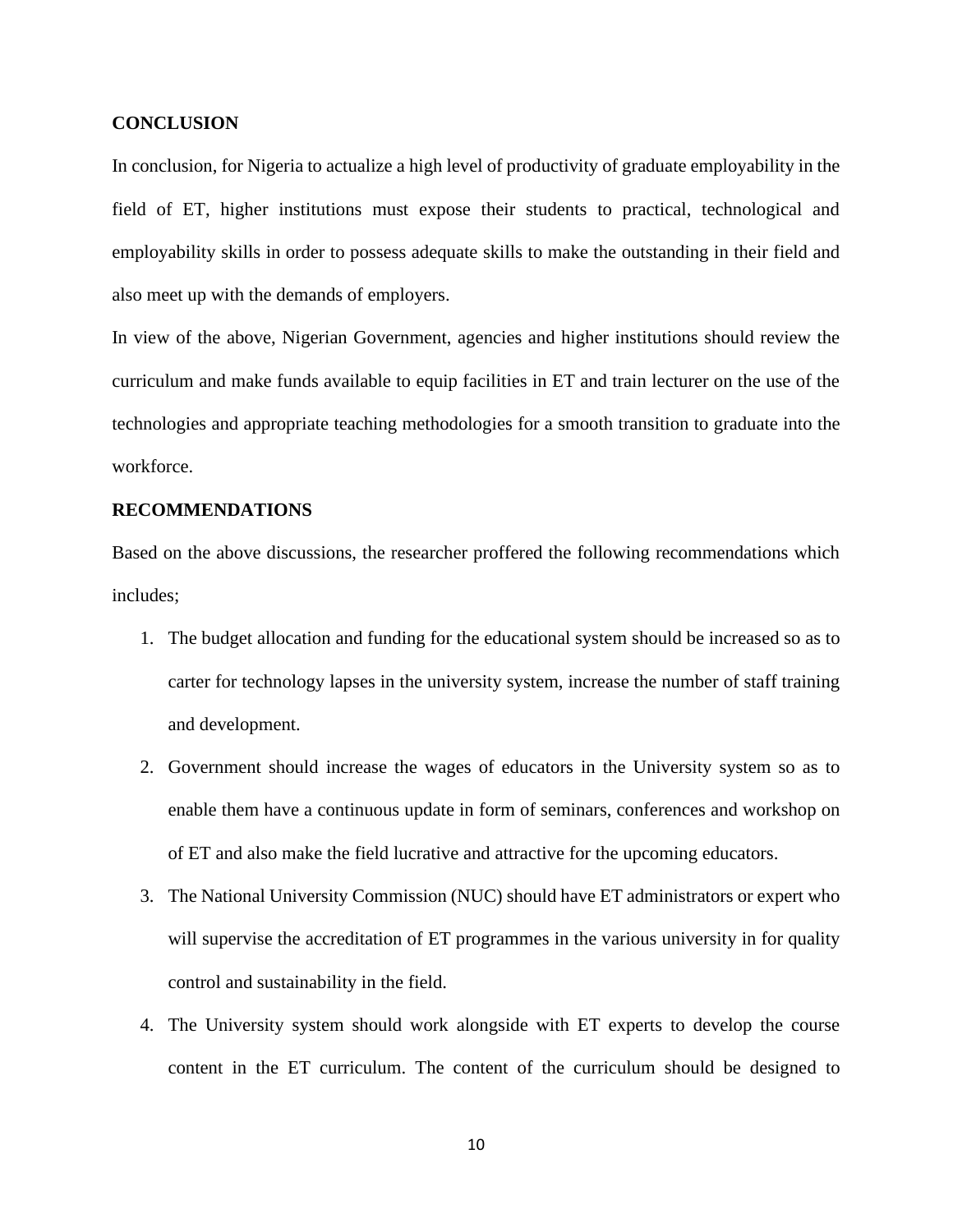incorporate the components of employability in their teaching method. It should also be modified to accept the use of the  $21<sup>st</sup>$  century ET tools, include student placement apart from internship to improve their technical/practical and employability skills and teaching should mostly be skilled based and not only theoretical.

- 5. The University system should employ qualified experts in ET who have experience in the use of the 21<sup>st</sup> century technologies to enable continuous movement of the profession instead of having the programs either closed or staffed by unqualified teachers.
- 6. The University system should introduce ET programme at the degree level in all universities to not only create awareness of its importance to the university system but also increase the number of professionals in ET with skills that will meet up with the intellectual demands in variety of sittings.
- **7.** The University system should make ET a department on its own for effective integration of technology and for it to realize its potential in due time.

#### **REFEREENCES**

- Ahmad, Z. (2010). *Virtual Education System (Current Myth and Future Reality in Pakistan)* Ssrn.com, SSRN 1709878. Retrieved from careerherd.com/educational-technology-degreecareer/
- Akanmu, O. (2011). Graduate Employment and Employability Challenges in Nigeria *Paper presented at British Council Global Higher Education Conference* in Hong – Kong in 12th March, 2011.
- Bamiro, O., Adedeji, O., Pitan, O (2013). Transforming Nigeria economy through sustainable financing of higher education. In: O Oni (Ed.): *Challenges and Prospects in Africa Education System.* USA and Canada: Trafford Publishing INC, pp. 283-395.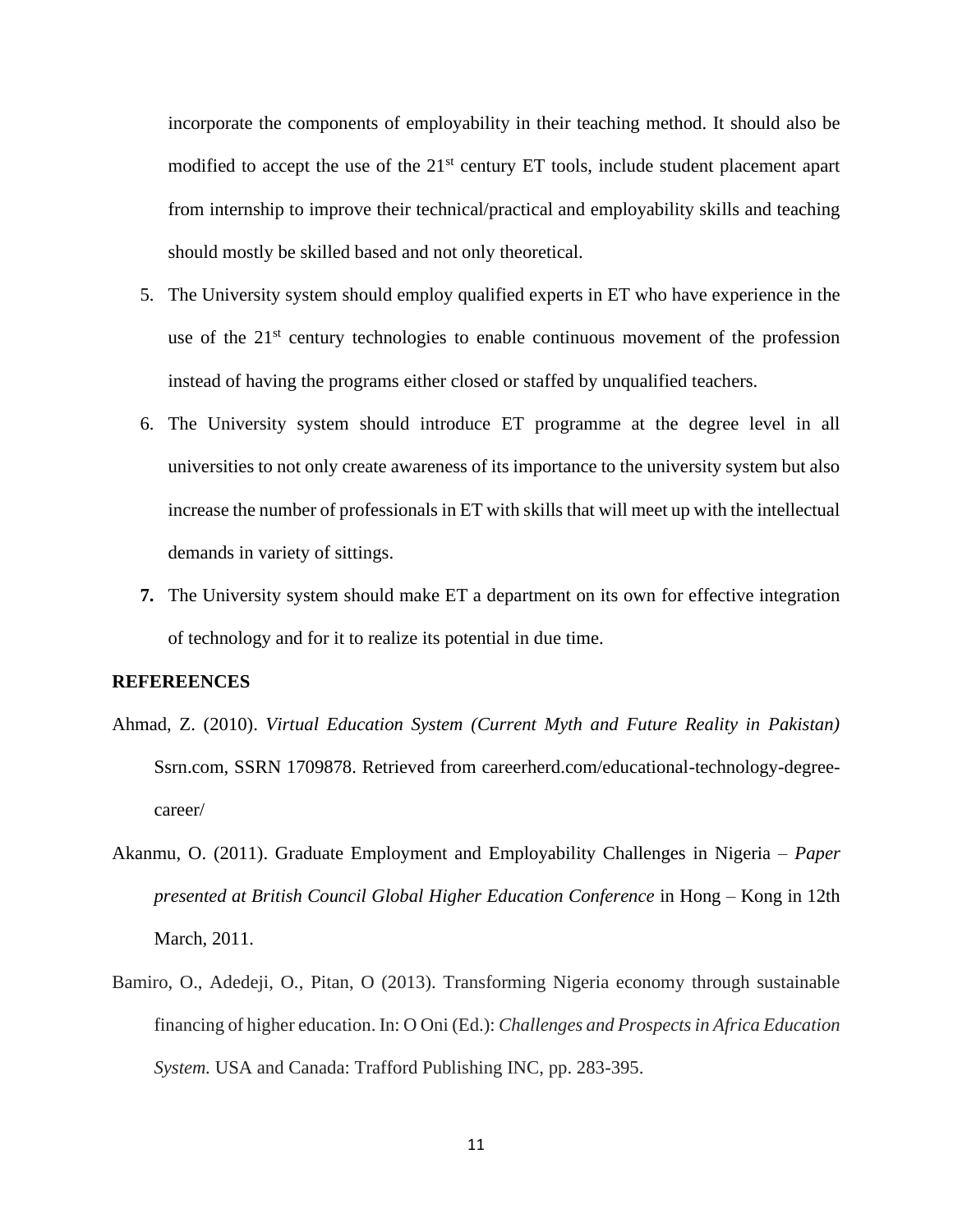- Breen R., Brew A., Jenkins A. and Lindsay R. (2003), *Reshaping Teaching in Higher Education: A Guide to Linking Teaching with Research:* Routledge, Abingdon, UK, 2003.
- Careerherd, (2019). *Educational Technology Degree Careers*. Retrieved from careerherd.com/educational-technology-degree-career/
- Commonwealth of Australia, (2006). Employability Skills: From Framework Practice. *Department of Education, Science and Training*. Australian Government.
- Dalsgaard, C. (2013). *Social Software: E-learning Beyond Learning Management System.* Retrieved from careerherd.com/educational-technology-degree-career/
- De la Harpe, B., Radloff, A. & Wyber, J. (2000). Quality and generic (professional) skills. *Quality in Higher Education.* 6 (3) 231-243.
- Ebrahim C. & Somayeh M. T. (2015). Information technology's role in organizations' Performance *Kuwait Chapter of Arabian Journal of Business and Management* Review Vol. 3, No.1; Pg 21.
- Emeh, I. E., Nwanguma, E. O. & Abaroh, J. J. (2012). Engaging youth unemployment in Nigeria with youth development and empowerment programmes: the Lagos state in focus. *Interdisciplinary Journal of Contemporary Research in Business*, 4(1), 1125–1141.
- Ertmer, P.A., Ottenbreit-Leftwich, A., Sadik, O., Sendurur, E., & Sendurur, P. (2012).Teacher beliefs and technology integration practices: A critical relationship. *Computers & Education*, 59, 423-435.
- Idris, A. M., Saba, T. M. & Mustapha, A. (2014). The Employability Competencies Needed By Automobile Electrical Systems' Technicians in Niger State, Nigeria. *Institute of Education Journal. University of Nigeria, Nsukka.* 25(1), 28-39.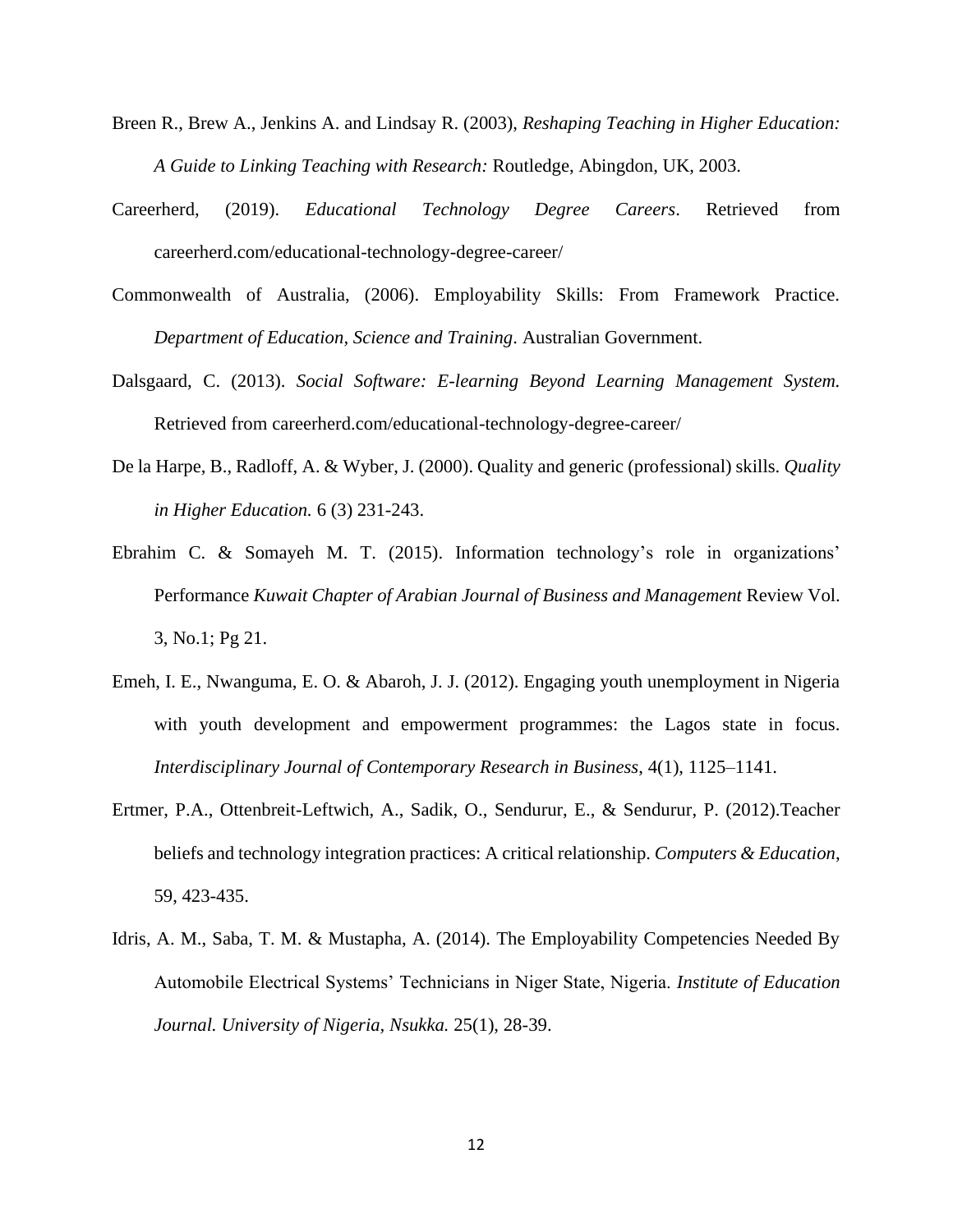- Kinash S, Crane L, Judd M, Knight C, Dowling D 2015. What Students and Graduates Need to Know about Graduate Employability: Lessons from National OLT Research, *Paper presented at Higher Education Research and Development Society of Australia Conference,*  Melbourne, July 6, 2015.
- Kronholz J. (2011). "Getting at Risk Teens to Graduation" *Education Next* Vol. 11, No. 4. Retrieved from careerherd.com/educational-technology-degree-career/
- Massom M. (2014). "Benefits of TED Talks". *Canadian Family Physician.* 60(12): 1080 PMC 4264800. Retrieved from careerherd.com/educational-technology-degree-career/
- Merrill, M. D. (2002). First Principles of Instruction. *Educational Technology Resource Development* 50(3), 43–59.
- Mustapha, A. & Abdulrahman M. E. (2015). The Employability Competencies Needed by Educational Technology Teachers' for Effective Teaching and Learning in the 21ST Century Workforce. *IOSR Journal of Research & Method in Education (IOSR-JRME)* e-ISSN: 2320– 7388, p-ISSN: 2320–737X Volume 5, Issue 5 Ver. III, PP 17-22.
- National Universities Commission (2004)*.* Report of National Needs Assessment Surveys: Labor Market Expectations of Nigerian Graduates. *National University Commission (NUC),* Abuja, Nigeria.
- Nishad, N, (2013). Role of employability skills in Management education: a review. *ZENITH International Journal of Business Economics & Management Research.* 3 (8), 34-45
- Phillips Consulting, (2014). Education and Employability Survey Report. From *<www.phillipsconsulting. net.>* (Retrieved on 20 January 2015).
- Pitan O. S, Adedeji S. O, (2012). Skills mismatch among university graduates in Nigeria labor market. *US– China Education Review,* 2(1): 90–98.